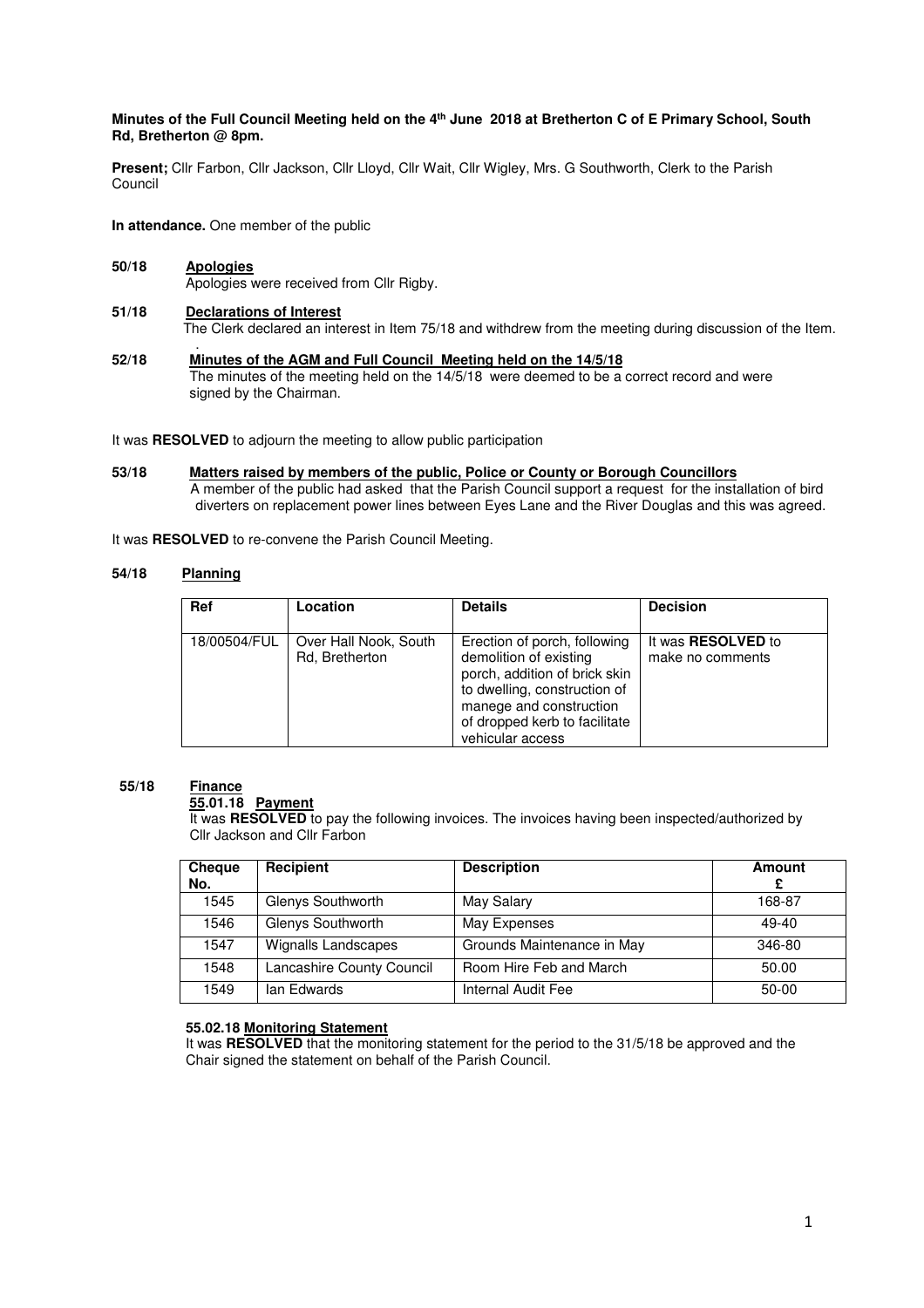| 56/18 | <b>Air Ambulance</b><br>It was RESOLVED not to consider a donation request from the Air Ambulance                                                                                                      |
|-------|--------------------------------------------------------------------------------------------------------------------------------------------------------------------------------------------------------|
| 57/18 | <b>Internal Audit Report</b><br>It was RESOLVED to note the contents of the Internal Audit Report                                                                                                      |
| 58/18 | <b>External Audit; Submission of a Certificate of Exemption</b><br>It was RESOLVED to:<br>Agree the contents of the External Audit documents.<br>Submit a request for an exemption from External Audit |
| 59/18 | <b>Highways Issues</b><br>It was RESOLVED note the problems and update the accident list                                                                                                               |
| 60/18 | <b>Arrangements for Remembrance Sunday</b><br>It was RESOLVED to note the action taken to date                                                                                                         |
| 61/18 | <b>Celebration of Merchant Navy Day 3/9/18</b><br>It was RESOLVED to commemorate the day and ask the Primary School to be involved.                                                                    |
| 62/18 | <b>Lancashire County Council; Consultation of Street Light Maintenance</b><br>It was RESOLVED not to respond to the Consultation                                                                       |
| 63/18 | <b>Liaison Meeting with Chorley Council 18/7/18</b><br>It was RESOLVED that Cllr Lloyd represent the Parish Council                                                                                    |
| 64/18 | <b>Historic England Decision in relation to the War Memorial</b><br>It was RESOLVED to note the information received from Chorley Council                                                              |
| 65/18 | <b>Ditch at Highfield Farm</b><br>It was RESOLVED to note the action taken                                                                                                                             |
| 66/18 | <b>Grant from Parish Council Champion</b><br>It was RESOLVED to note the award of the grant and thank County Councillor Rigby                                                                          |
| 67/18 | Draft Minutes of the Annual Assembly held on the 14/5/18<br>It was RESOLVED to note the contents of the draft Minutes                                                                                  |
| 68/18 | <b>Village Fun Day</b><br>It was RESOLVED to note the arrangements                                                                                                                                     |
| 69/18 | Painting of the adopted telephone kiosk<br>It was RESOLVED to agree to the purchase of paint from Cllr Farbon                                                                                          |
| 70/18 | <b>Replacement of Greensmans Cabin on the Bowling Green</b><br>It was RESOLVED to approve the replacement of the existing cabin                                                                        |
| 71/18 | <b>Christmas Tree</b><br>It was RESOLVED to obtain information                                                                                                                                         |
| 72/18 | <b>Tennis Court Net</b><br>It was RESOLVED to;<br>Accept an offer to replace the net<br>Purchase a 'Tennis Only' sign                                                                                  |
| 73/18 | Date of next Meeting<br>The next full Parish Council meeting will take place on Monday 2/7/18 at 8pm at Bretherton Endowed C of E<br>Primary School,                                                   |
| 74/18 | <b>Exclusion of Press and Public</b><br>It was RESOLVED to exclude the press and public from the meeting due to the confidential nature of the<br>business to be transacted in the next agenda item.   |
| 75/18 | <b>Local Government Pay Award</b><br>It was RESOLVED to apply the pay award to the salary of the Clerk                                                                                                 |